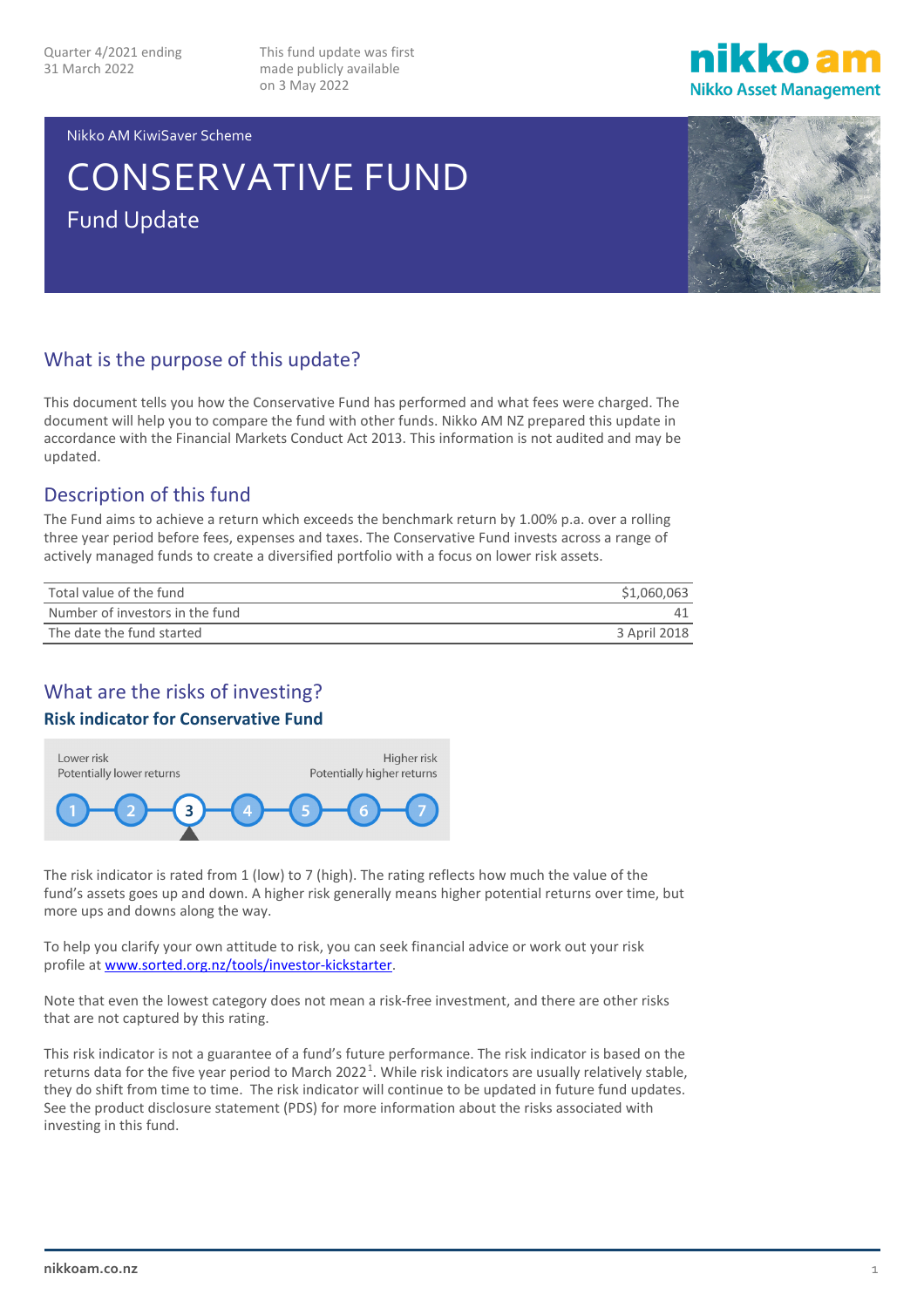## nikko am

## How has the fund performed?

|                                                                                                                                                               | Past year |
|---------------------------------------------------------------------------------------------------------------------------------------------------------------|-----------|
| Annual return                                                                                                                                                 | $-1.48%$  |
| (after deductions for charges and tax)                                                                                                                        |           |
| Annual return                                                                                                                                                 | $-1.94%$  |
| (after deductions for charges but before tax)                                                                                                                 |           |
| Composite of market index annual return and peer group indices annual return<br>(reflects some deductions for charges <sup>3</sup> and no deductions for tax) | $-1.29%$  |

Nikko AM is relying on the Financial Markets Conduct (Market Index) Exemption Notice 2018 and have created a composite index in order to calculate the market index annual return. The Manager believes the use of a composite benchmark for these funds would be useful to investors in assessing the performance of the fund as a whole. The composite market index for each fund is made up of the index of the underlying sector funds (where an AMI or PGI is available) multiplied by the respective target investment mix. Some of the underlying sector fund index returns include imputation credits. The fund returns include imputation credits.

Additional information is available on the officer register at [https://disclose-register.companiesoffice.govt.nz/.](https://disclose-register.companiesoffice.govt.nz/)

## Annual return graph<sup>2,[4](#page-4-3)</sup>



This shows the return after fund charges and tax for each year ending 31 March since the fund started. The last bar shows the average annual return since the fund started, up to 31 March 2022.

**Important:** This does not tell you how the fund will perform in the future.

Returns in this update are after tax at the highest prescribed investor rate (PIR) of tax for an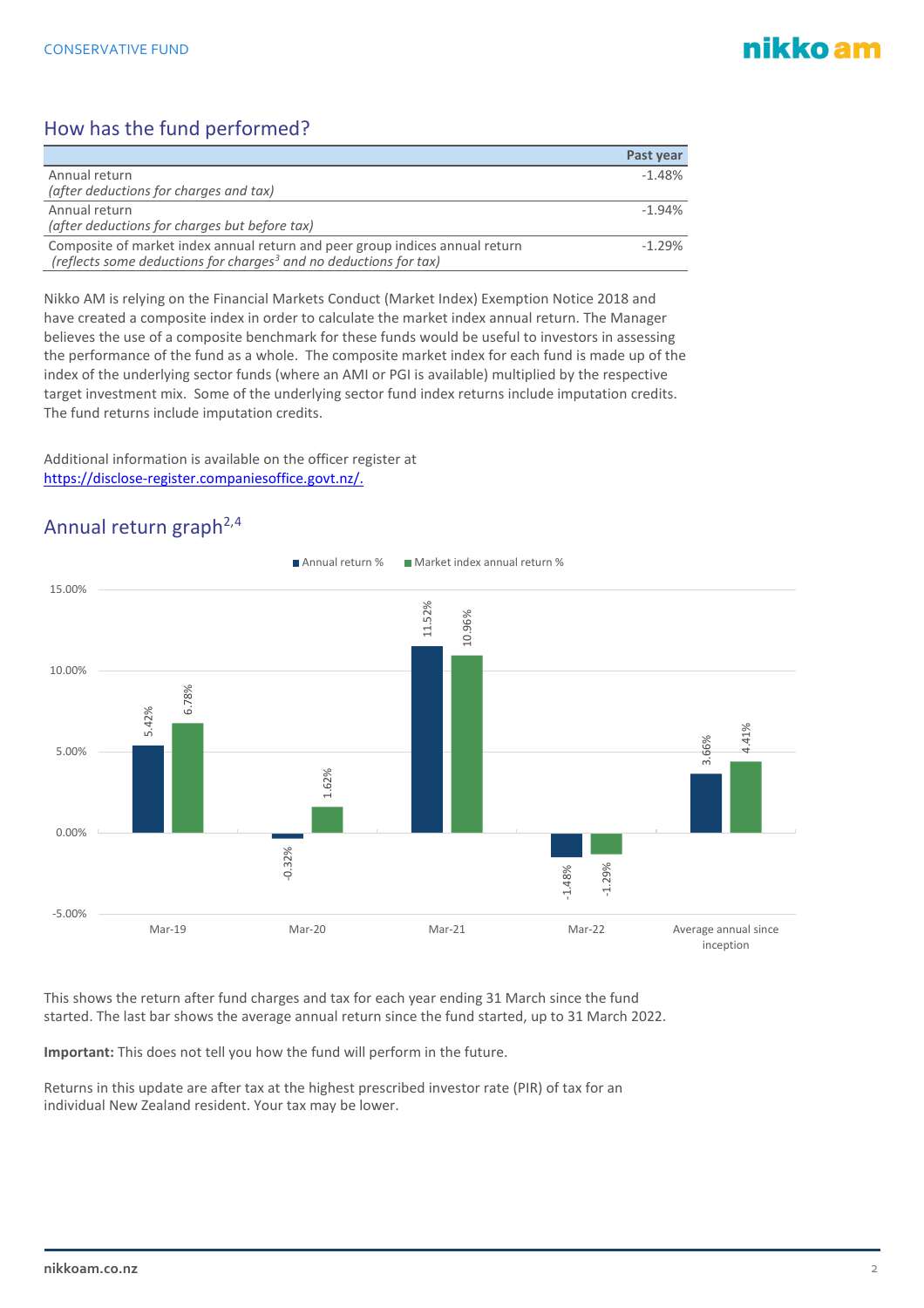#### What fees are investors charged?

Investors in the Conservative Fund are charged fund charges. In the year to 31 March 2022, these were (inclusive of GST where applicable):

|                                             | % of net asset value   |
|---------------------------------------------|------------------------|
| <b>Total fund charges</b>                   | 0.70%                  |
| Which are made up of:                       |                        |
| Total management and administration charges | 0.70%                  |
| Including:                                  |                        |
| Manager's basic fee                         | 0.60%                  |
| Other management and administration charges | 0.10%                  |
| <b>Total performance-based fees</b>         | 0.00%                  |
|                                             |                        |
| Other charges                               | \$ amount per investor |
| Annual membership fee                       | \$30 per annum         |

Investors may also be charged individual action fees for specific actions or decisions (for example, for withdrawing from or switching funds). See the Nikko AM KiwiSaver Scheme PDS for more information about those fees.

#### Example of how this applies to an investor

Small differences in fees and charges can have a big impact on your investment over the long term.

Simon had \$10,000 in the fund at the start of the year and did not make any further contributions. At the end of the year, Simon incurred a loss after fund charges were deducted of \$194 (that is -1.94% of his initial \$10,000). Simon also paid \$30 in other charges. This gives Simon a total loss after tax of \$178 for the year. [5](#page-4-4)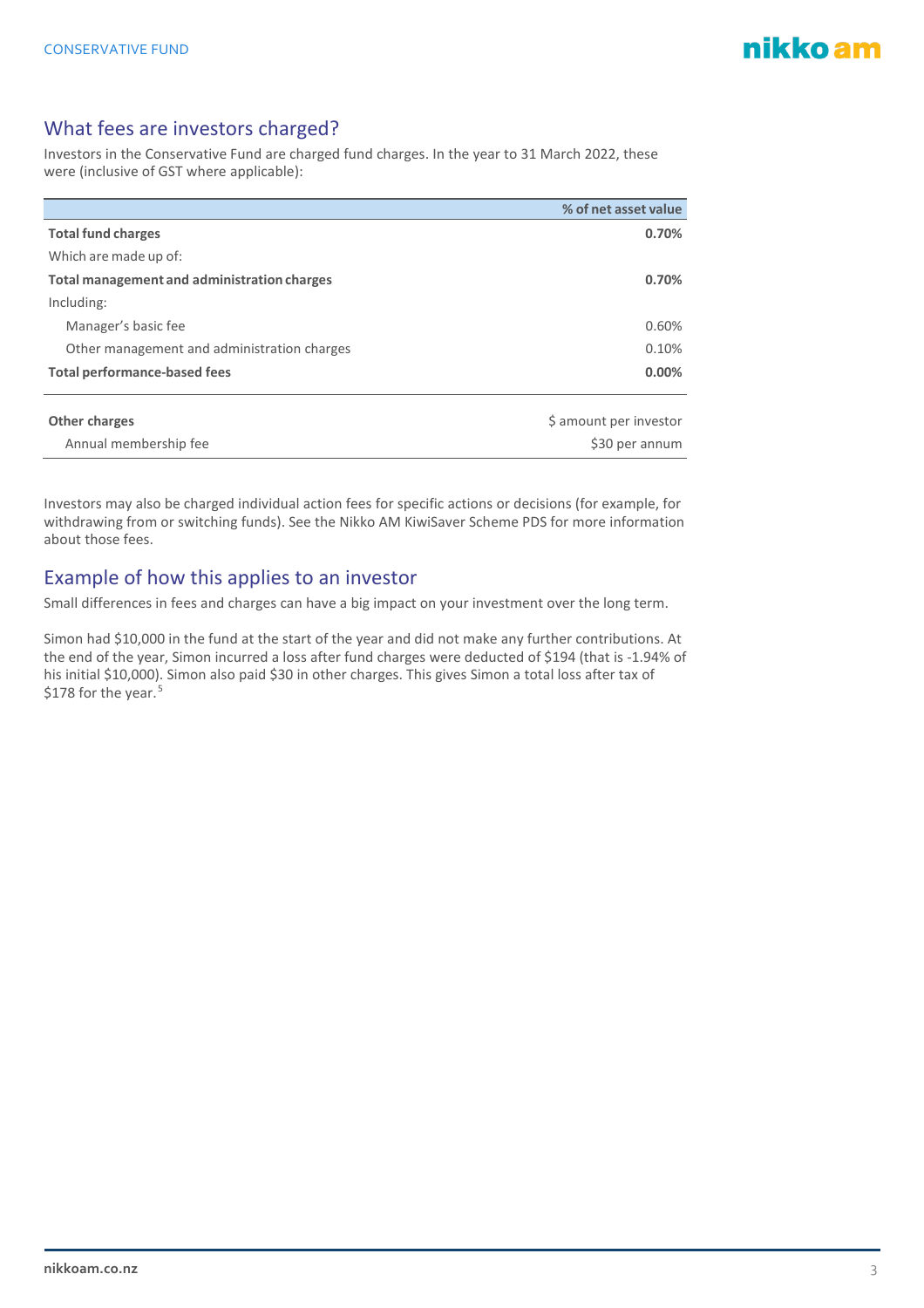## nikko am

## What does the fund invest in?

This shows the types of assets that the fund invests in.

#### **Actual investment mix[6](#page-4-5) Target investment mix[7](#page-4-6)**



#### Top 10 investments

|    | <b>Name</b>                             | <b>Type</b>                            | <b>Country</b>       | <b>Credit</b><br>rating<br>(if debt)<br>securities) | Percentage<br>of fund's net<br>asset value |
|----|-----------------------------------------|----------------------------------------|----------------------|-----------------------------------------------------|--------------------------------------------|
| 1  | JPM Multi Manager Alternatives          | Other – interest in a diversified fund | <b>United States</b> | n/a                                                 | 4.87%                                      |
| 2  | NZ Govt Inflation Index Bond 20/09/25   | New Zealand fixed interest             | New Zealand          | AAA                                                 | 2.58%                                      |
| 3  | Japan Government 110422 0.0 Gb          | Cash and cash equivalents              | Japan                | A+                                                  | 2.02%                                      |
| 4  | Westpac NZ 1.439% 02/24/26              | New Zealand fixed interest             | New Zealand          | $AA-$                                               | 1.35%                                      |
| 5  | Kommunalbanken AS 1.25% 02/07/2030      | New Zealand fixed interest             | Norway               | AAA                                                 | 1.35%                                      |
| 6  | Westpac New Zealand Ltd 160227 3.696 Cb | New Zealand fixed interest             | New Zealand          | AA-                                                 | 1.19%                                      |
|    | Housing NZ 3.42% 18/10/2028             | New Zealand fixed interest             | New Zealand          | AAA                                                 | 1.14%                                      |
| 8  | Kiwibank Ltd 2.155% 20/09/2024          | New Zealand fixed interest             | New Zealand          | $A+$                                                | 1.04%                                      |
| 9  | Fisher & Paykel Healthcare              | Australasian equities                  | New Zealand          | n/a                                                 | 1.01%                                      |
| 10 | ASB Bank Ltd 040526 1.646 Cb            | New Zealand fixed interest             | New Zealand          | $AA-$                                               | 1.00%                                      |

The total value of the top 10 investments makes up 17.55% of the net asset value of the fund.

There is currency exposure on international assets in the fund as only a portion of this is hedged. Currently the fund's foreign currency exposure is 7.53%.

For more information on currency exposure please refer to the Statement of Investment Policy and Objectives (SIPO) which can be found on the Disclose register at [https://disclose](https://disclose-register.companiesoffice.govt.nz/)[register.companiesoffice.govt.nz/.](https://disclose-register.companiesoffice.govt.nz/)